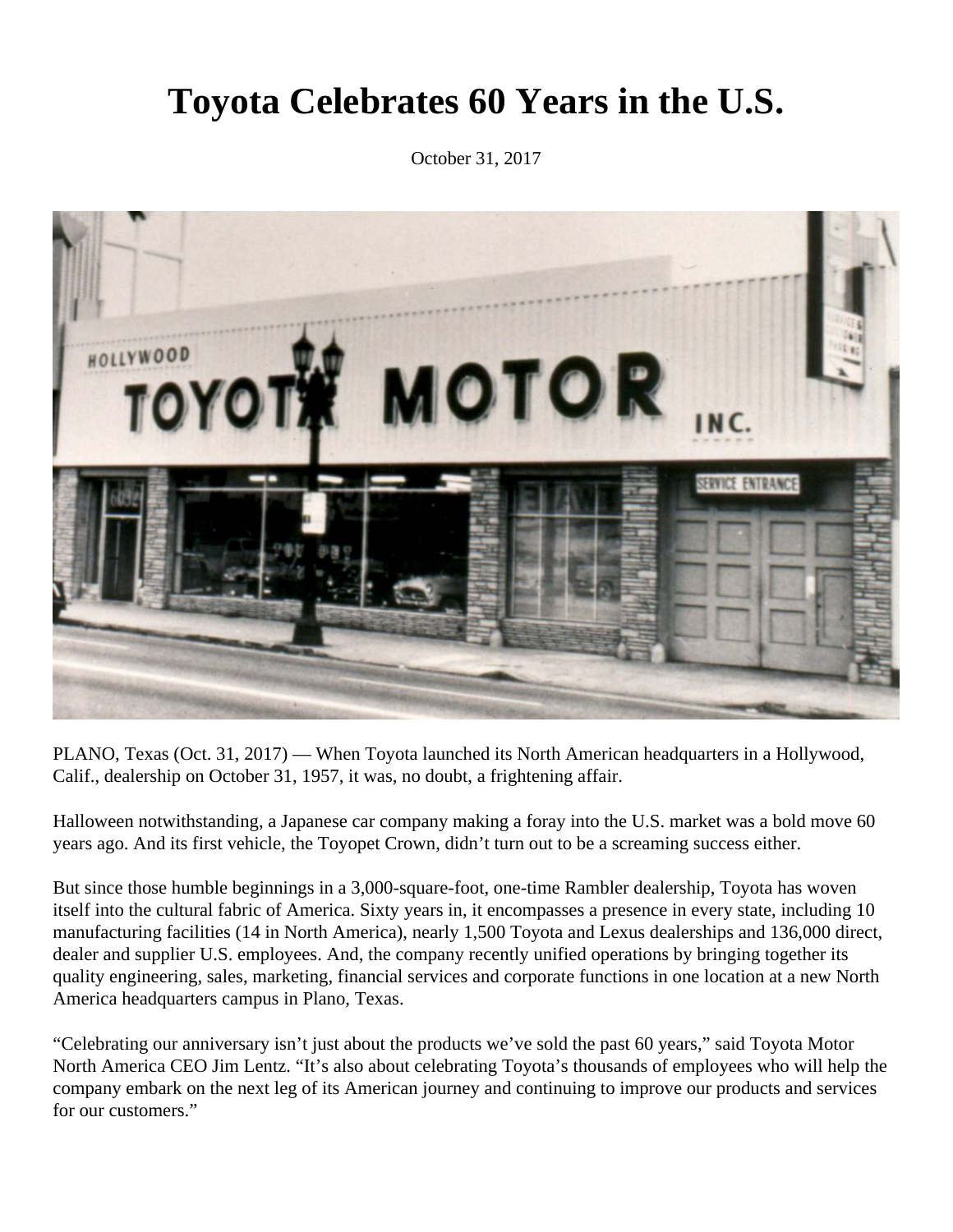To commemorate its 60<sup>th</sup> anniversary, Toyota rededicated a 50<sup>th</sup> anniversary time capsule originally dedicated at its former Torrance, Calif., headquarters in 2007. The capsule—which includes items like a 2000GT die cast matchbox edition model car, an original key for a 1977 Toyota Hilux truck and a Toyota Formula One racer scale model—will be re-opened on the 100<sup>th</sup> anniversary in 2057. Plano Mayor Harry LaRosiliere, who attended the ceremony, said the capsule marks a new chapter for Toyota.

"As Toyota moved their North American corporate offices to Plano over the last three years, the entire region has experienced the positive impact of their team members unique character and culture. The entire organization exhibits a sense of purpose, innovation, and family. We are proud they call Plano home, and we are honored to be part of today's anniversary celebration," LaRosiliere said. "We look forward to the next 60 years with Toyota in the City of Plano."

## **The Metal**

Toyota's American journey has been fueled by the cars it makes. In the 1950s that meant the Toyopet Crown and the now-legendary Land Cruiser. Introduced in the '60s, the Corolla would go on to become the bestselling nameplate in the world.

The '70s got sporty with the Celica and the beloved -Supra, while the '80s introduced the American public to Camry and 4Runner, among others.

In 1989, Toyota launched its luxury vehicle division, Lexus, in the U.S. with two models, the LS 400 and ES 250.

In the '90s, Toyota filled out its lineup with models like the Tacoma, RAV4, Avalon and Sienna, and from Lexus, the GS, LX and RX.

In 2003, Toyota launched Scion to bring in younger customers and to test out revolutionary processes and products. As a result, the xB became an icon for a new millennium.

And, Toyota changed the world by pushing hybrid technology into the American mainstream with the Prius, which surfaced in 1997 and launched in the U.S. in 2000. More than a decade later, the iconic Prius was followed by another alternative fuel vehicle, the hydrogen fuel cell powered Mirai.

## **Manufacturing, Engineering and Captive Finance**

The '70s were critical to operations. Toyota marked its first U.S. production, signing Atlas Fabricators of Long Beach (later changed to TABC) to make truck beds. Toyota Technical Center, which just celebrated its 40<sup>th</sup> anniversary in May, opened its first U.S. R&D facility and Calty Design Research opened its doors in Southern California.

Growth continued into the '80s with the launch of manufacturing facilities in California and Kentucky. In addition, Toyota Motor Credit Corporation (now known as Toyota Financial Services), began operations in the U.S. in October 1982.

In the '90s and '00s, Toyota added vehicle and parts plants in Indiana, West Virginia, Alabama, Tennessee, Texas, Missouri and Mississippi. To support the rapid growth, Toyota consolidated its R&D and manufacturing operations under a single company in 2006.

## **The Future**

Over the years, Toyota Motor North America has transformed from just a sales company into a mobility